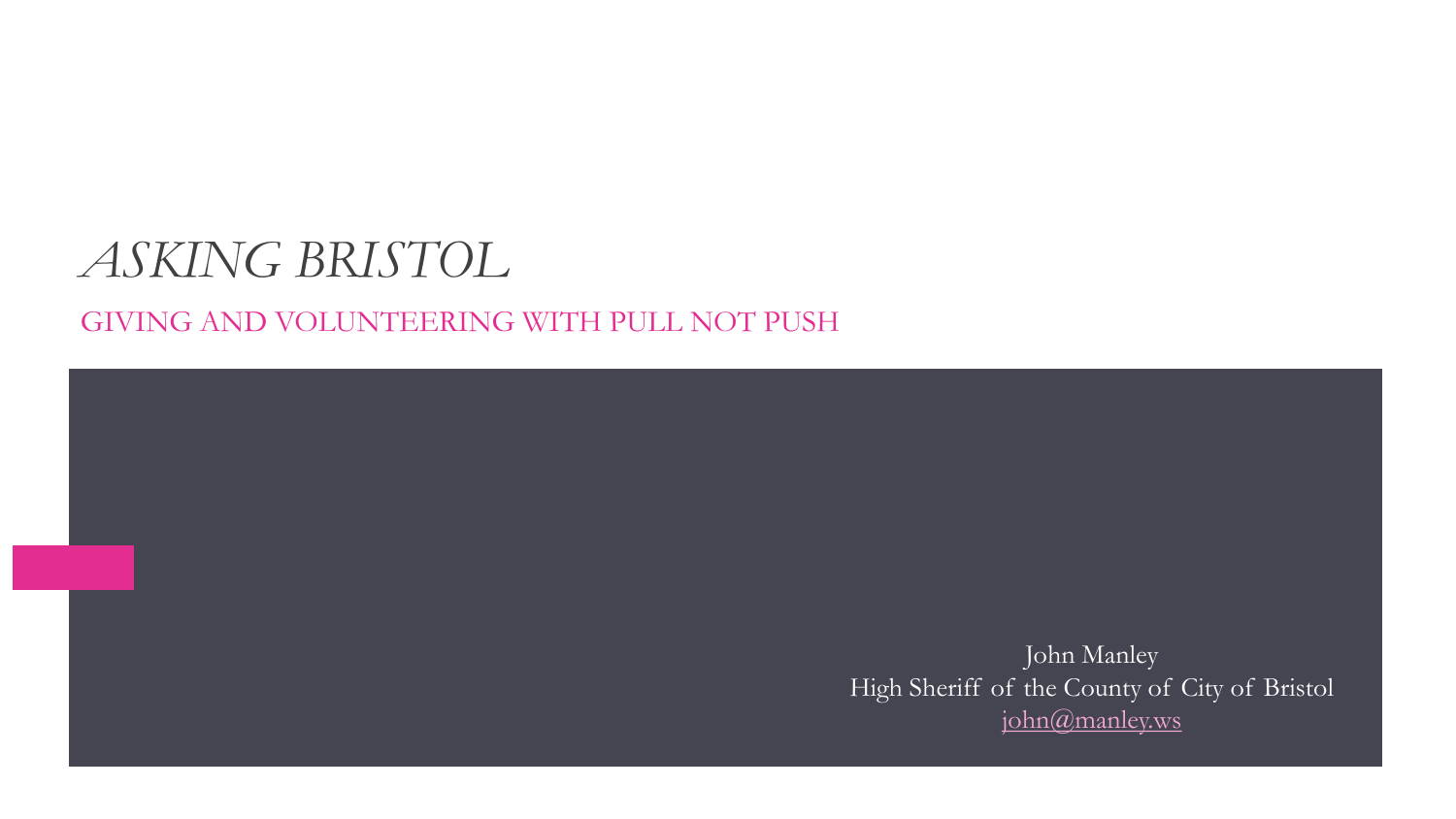

Several unsubstantiated assertions follow . . . .

. . . . some substantiation is available in a longer version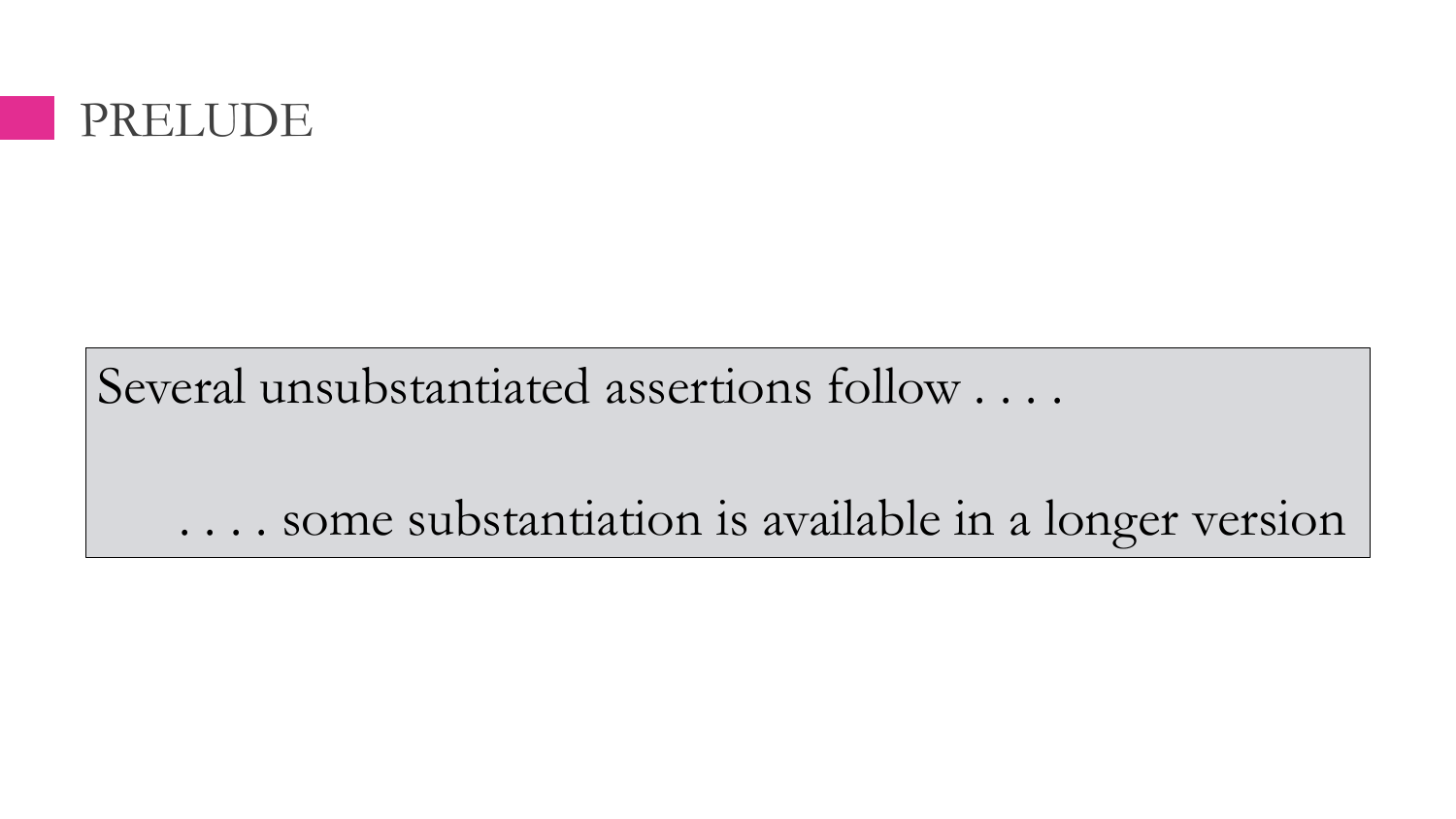

To transform Bristol from *super-connected* to *hyper-connected* City

in which

*asking* is democratized

and

*giving* (of things and time) is second-nature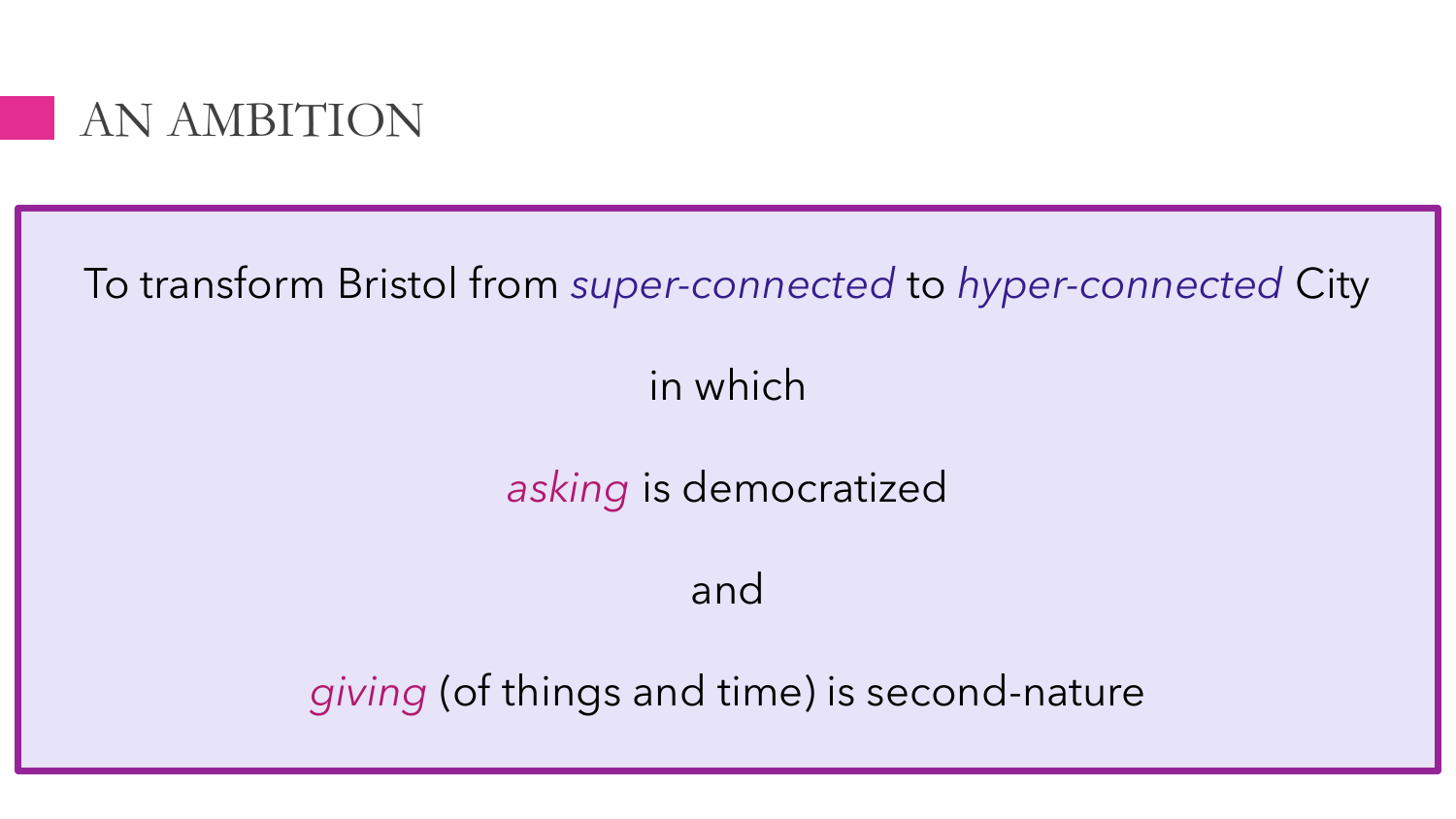### ASKING & GIVING – THE CONTEXT

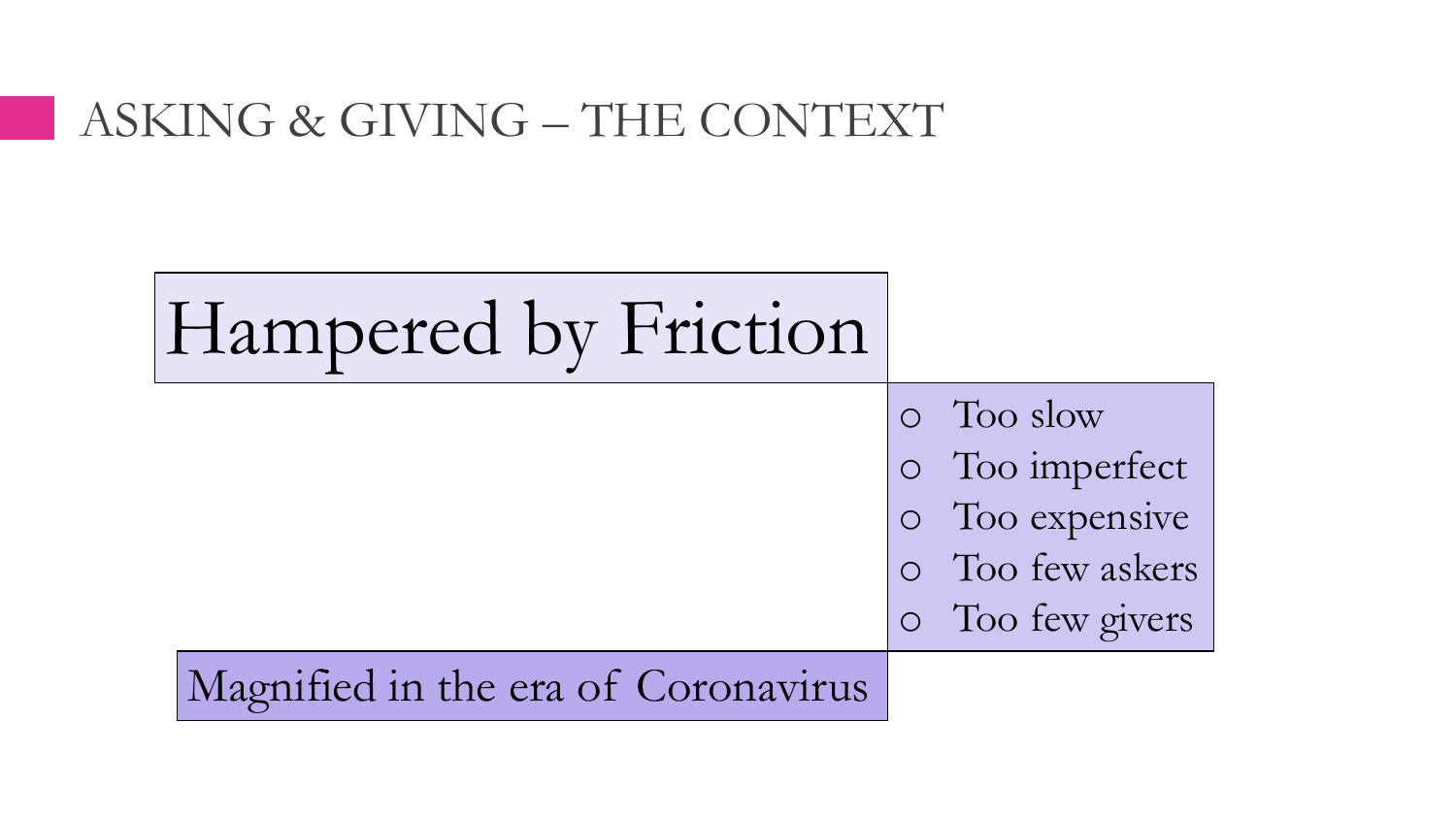

- 1. The scale is extreme in every dimension
	- a. The number of *askers*
	- b. The number of *givers and volunteers*
		- i. Many of them new to giving and volunteering
- 2. The urgency/immediacy is acute
- 3. The specificity of the *asks* & *gives* is too fuzzy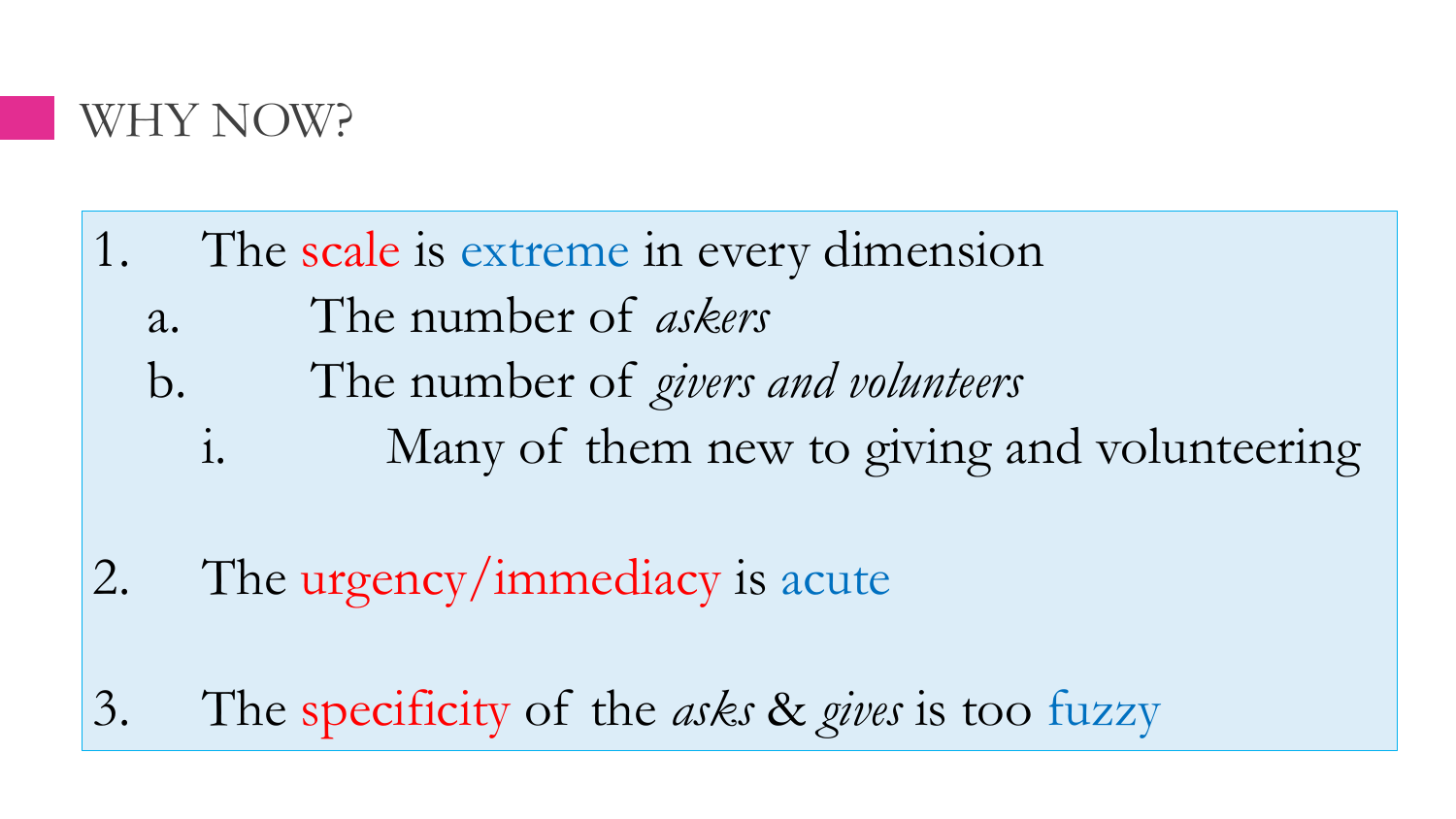## THE *ASKING* LANDSCAPE FROM BS1 TO BS49

Charities: local, regional, local arms of national

Organizations: schools, healthcare, arts, sports, …

All locations All focus areas

All sizes

Voluntary/Community Groups

C

 $\overline{0}$ 

G

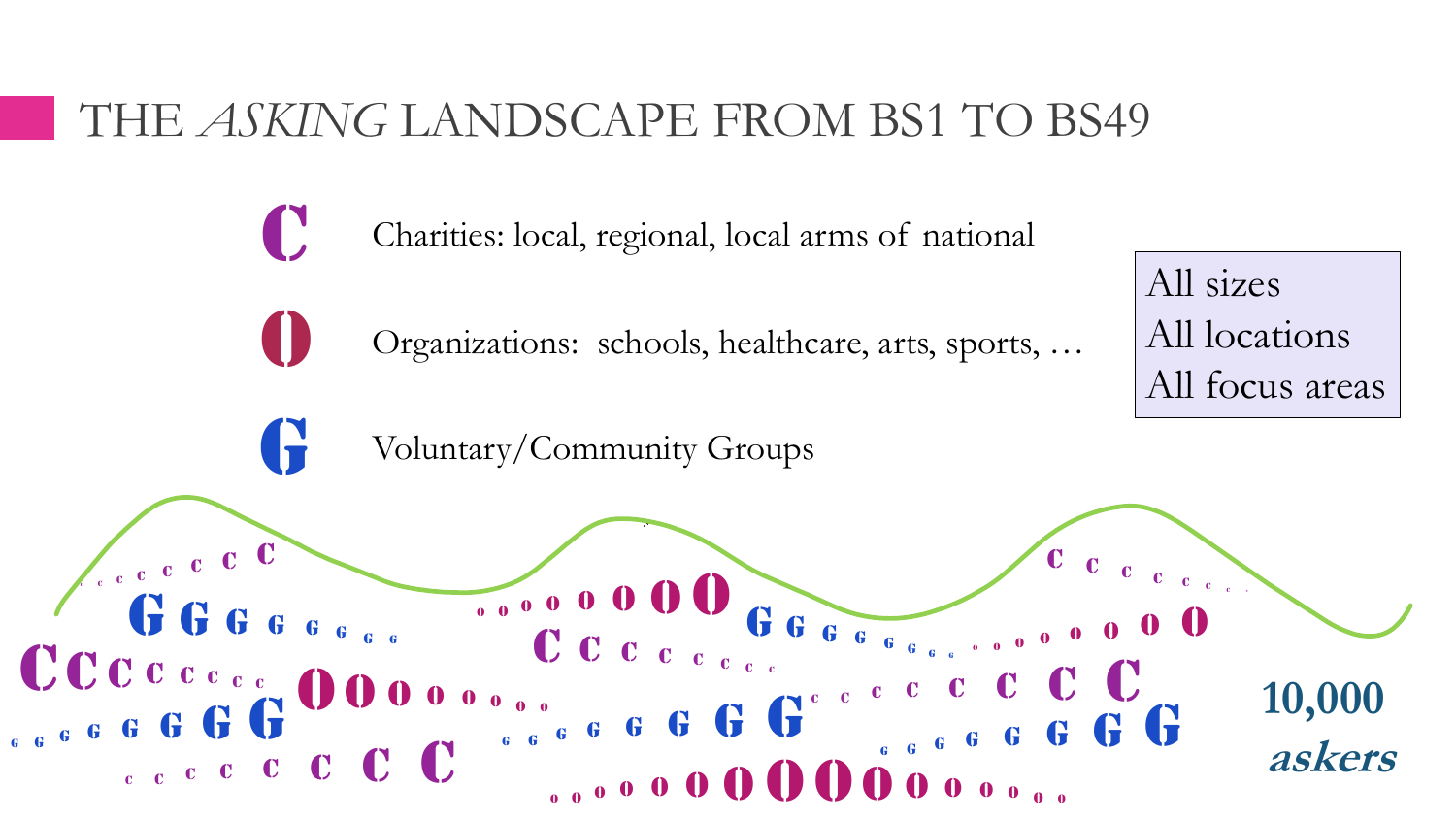## WHAT'S BEING *ASKED* FOR?











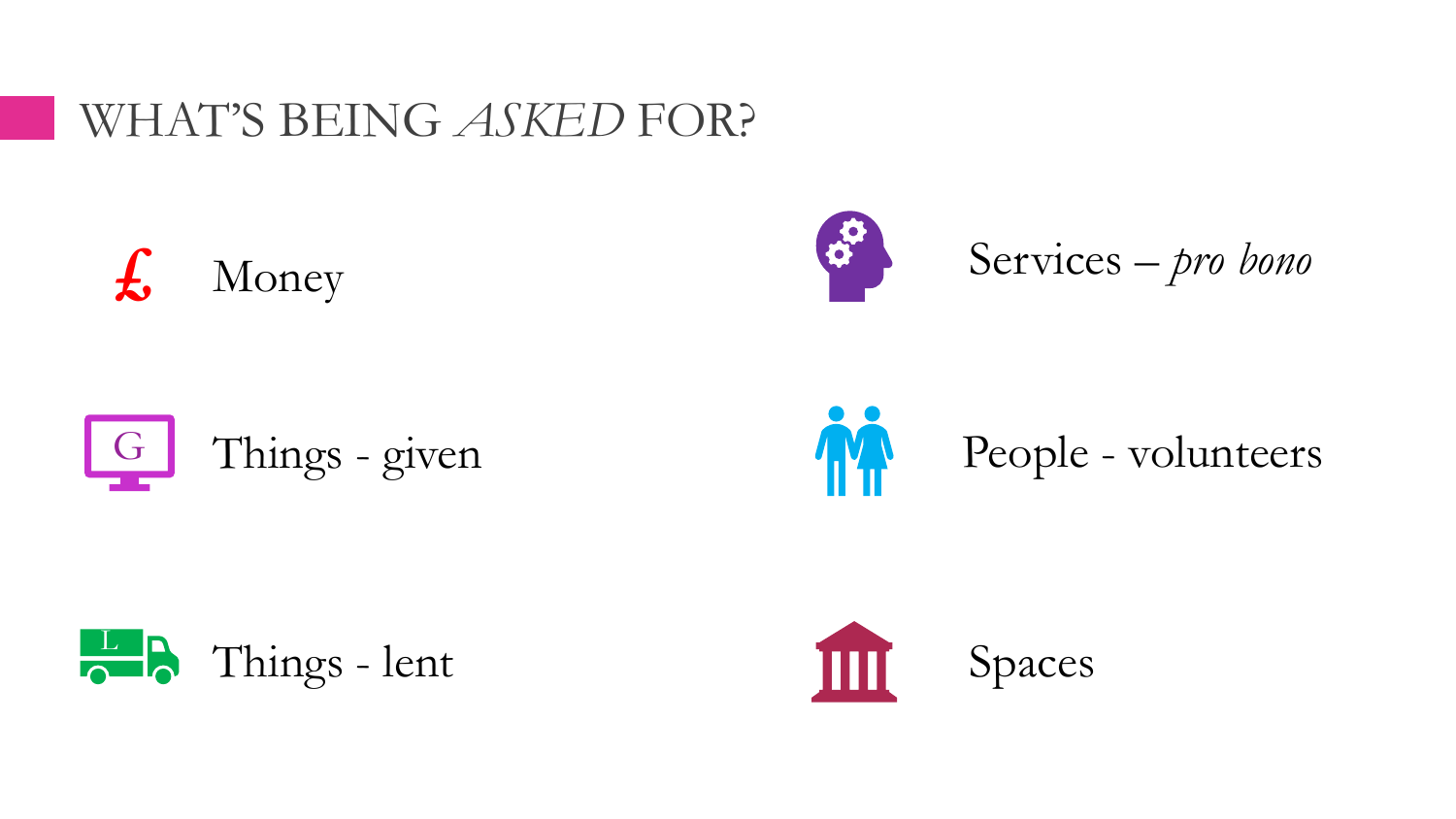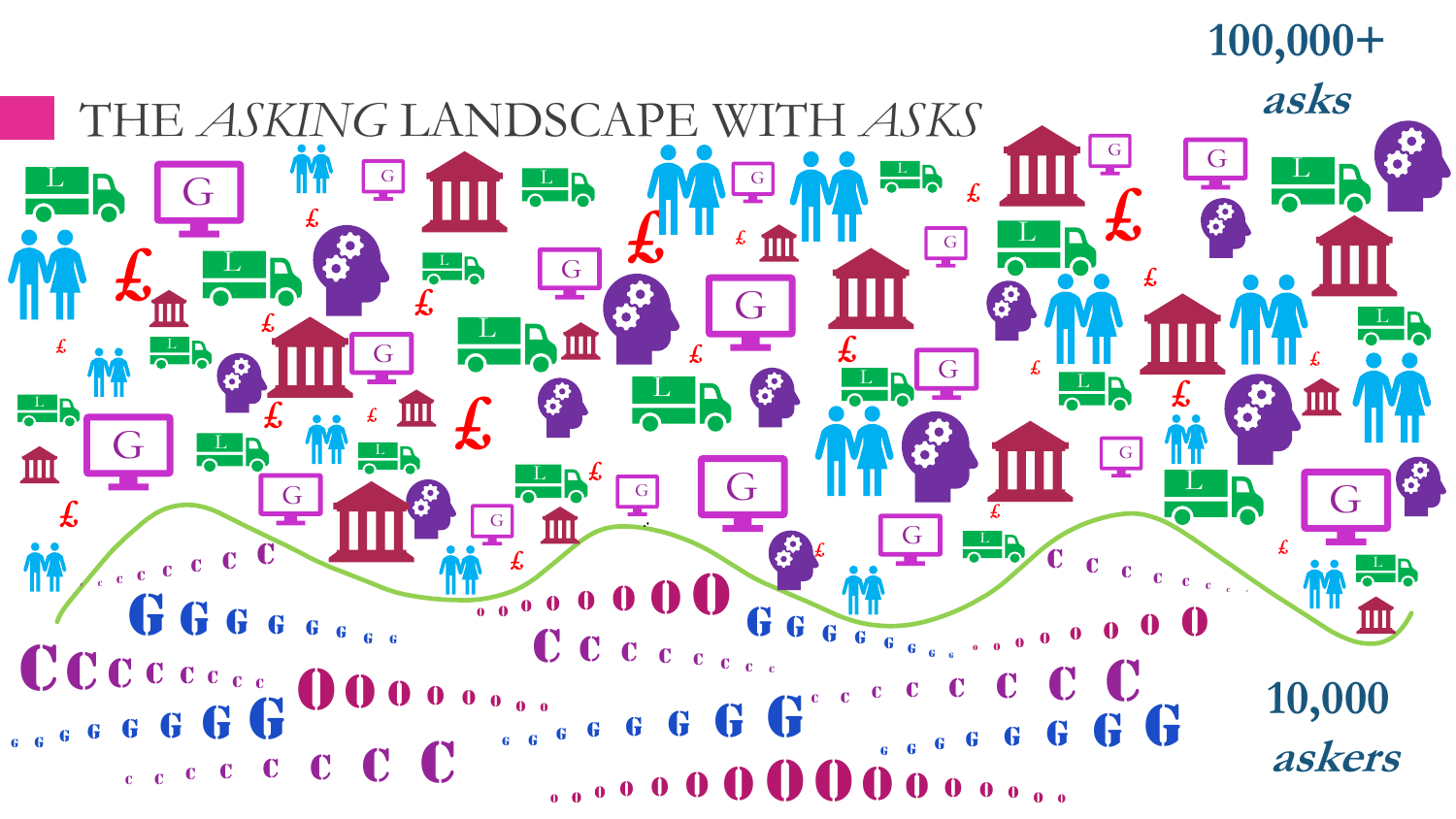## WHO WILL ANSWER THE *ASKS*?

Individuals











Public Bodies

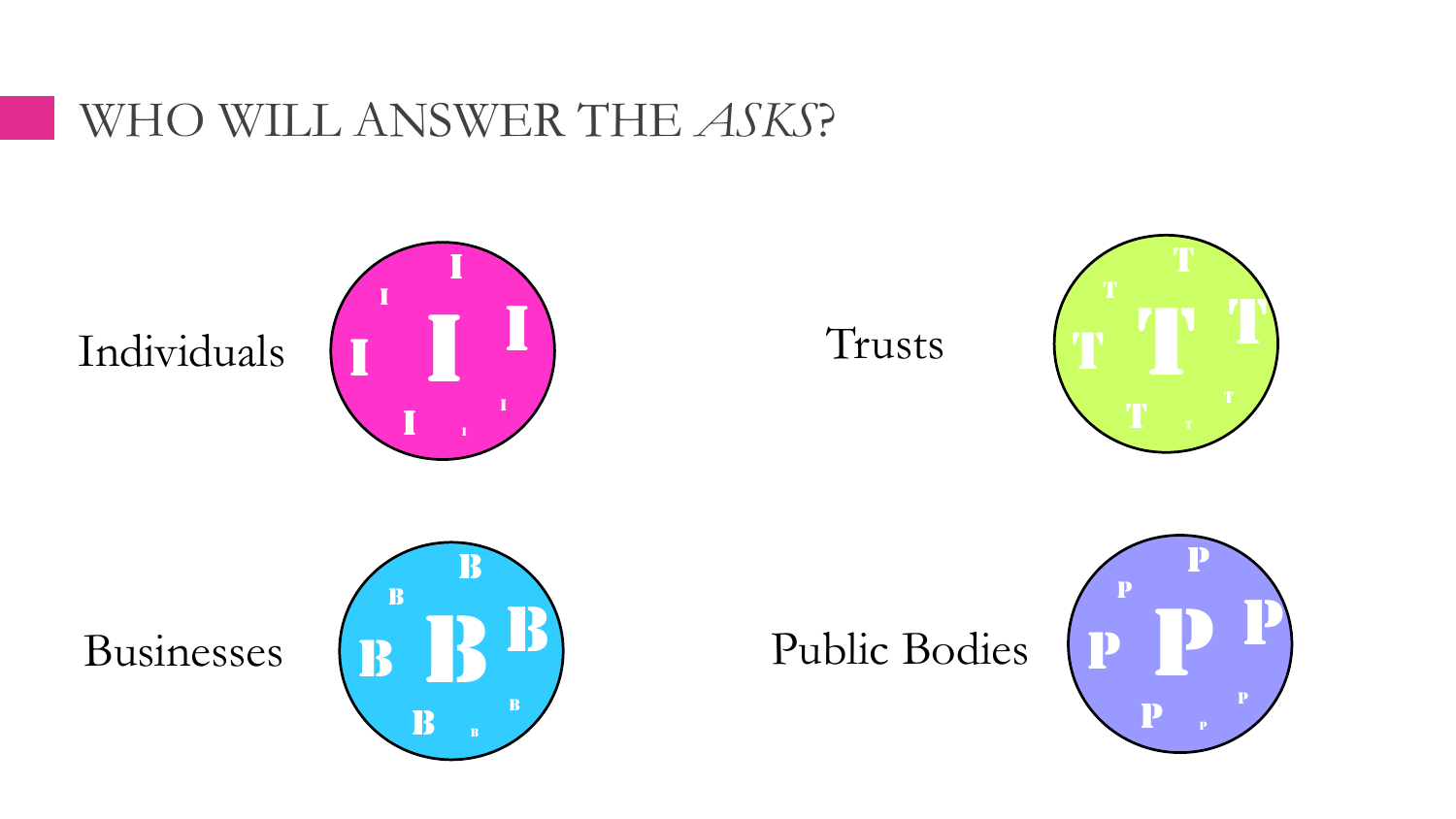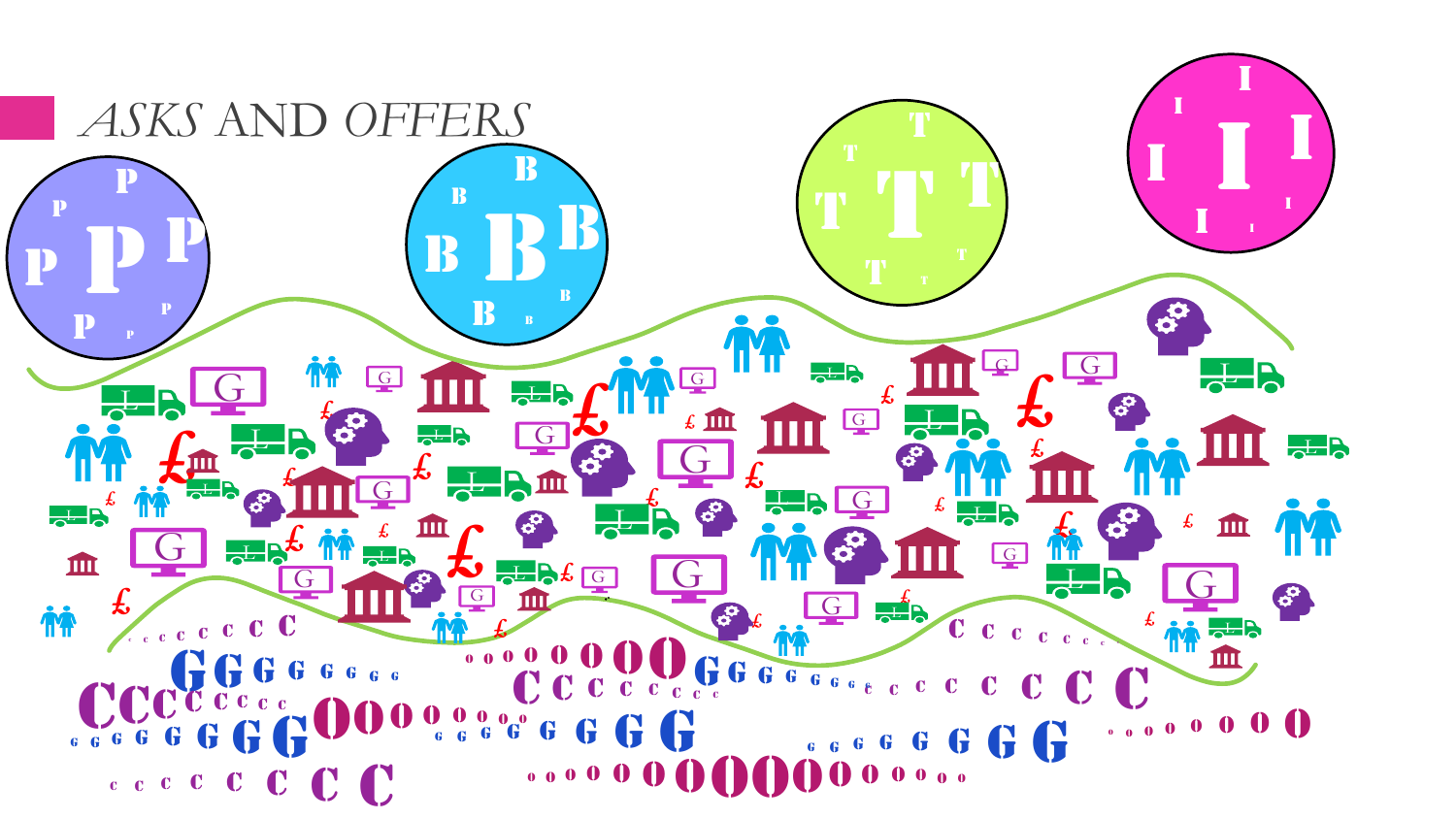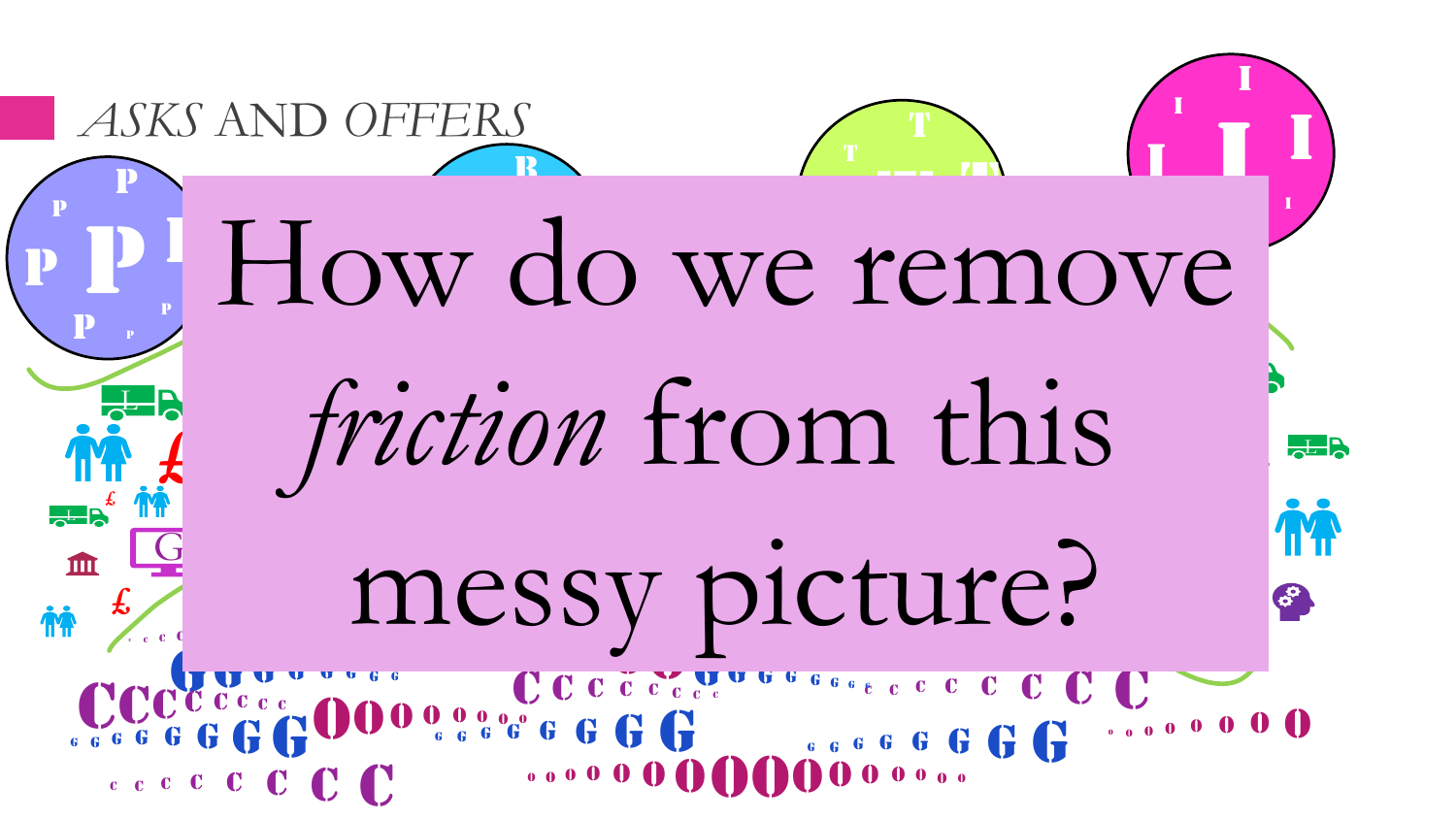## SOME (UNTESTED) IDEAS *- based on Net+Web+Cloud thinking*

- **1. Eliminate fuzzy gives**
- **2. Make asks very specific**
- **3. Disintermediate – engage voluntary facilitators not intermediaries 1. AskAuthors – buddies for each charity who extract, refine and own their asks 2. SuperConnectors – people who know a lot of people, businesses and organizations**
- **4. Democratize asking – treat the smallest charity the same as the largest**
- **5. Create long-term relationships between matched askers and givers**
- **6. It's not all about cash**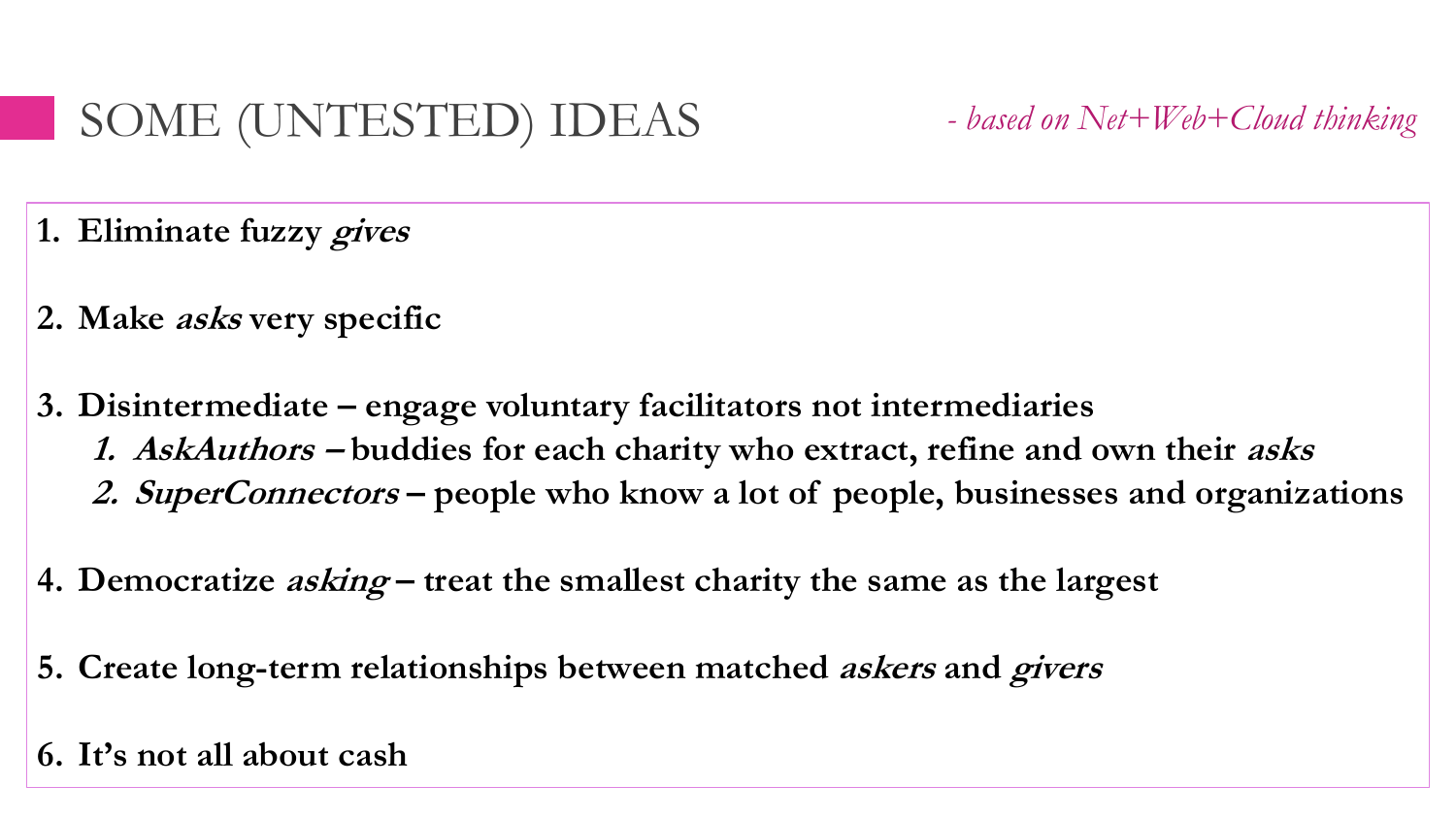# SOME (UNTESTED) IDEAS *- based on Net+Web+Cloud thinking*

- **1. Eliminate fuzzy gives**
- **2. Make asks very specific**
- **3.** Disintermediate engage v **1.** AskAuthors – buddies f (16/000 registered charities) **2. SuperConnectors – people who know a lot of people, businesses and organizations** goes to 4% of charities (167,000 registered charities)

Over 80% of charitable giving

- **4. Democratize asking – treat the smallest charity the same as the largest**
- **5. Create long-term relationships between matched askers and givers**
- **6. It's not all about cash**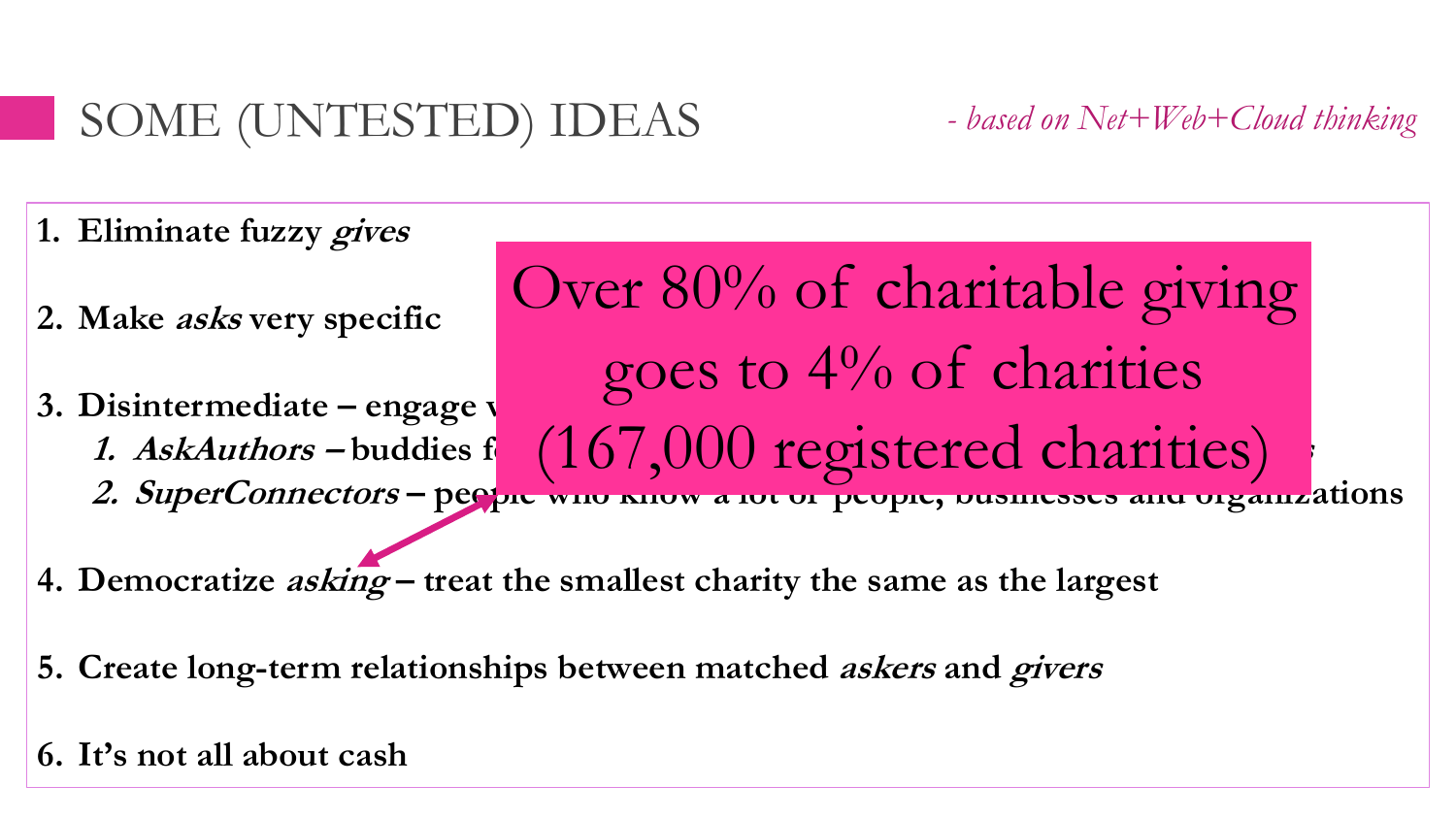### THE ESSENCE OF *ASKINGBRISTOL*

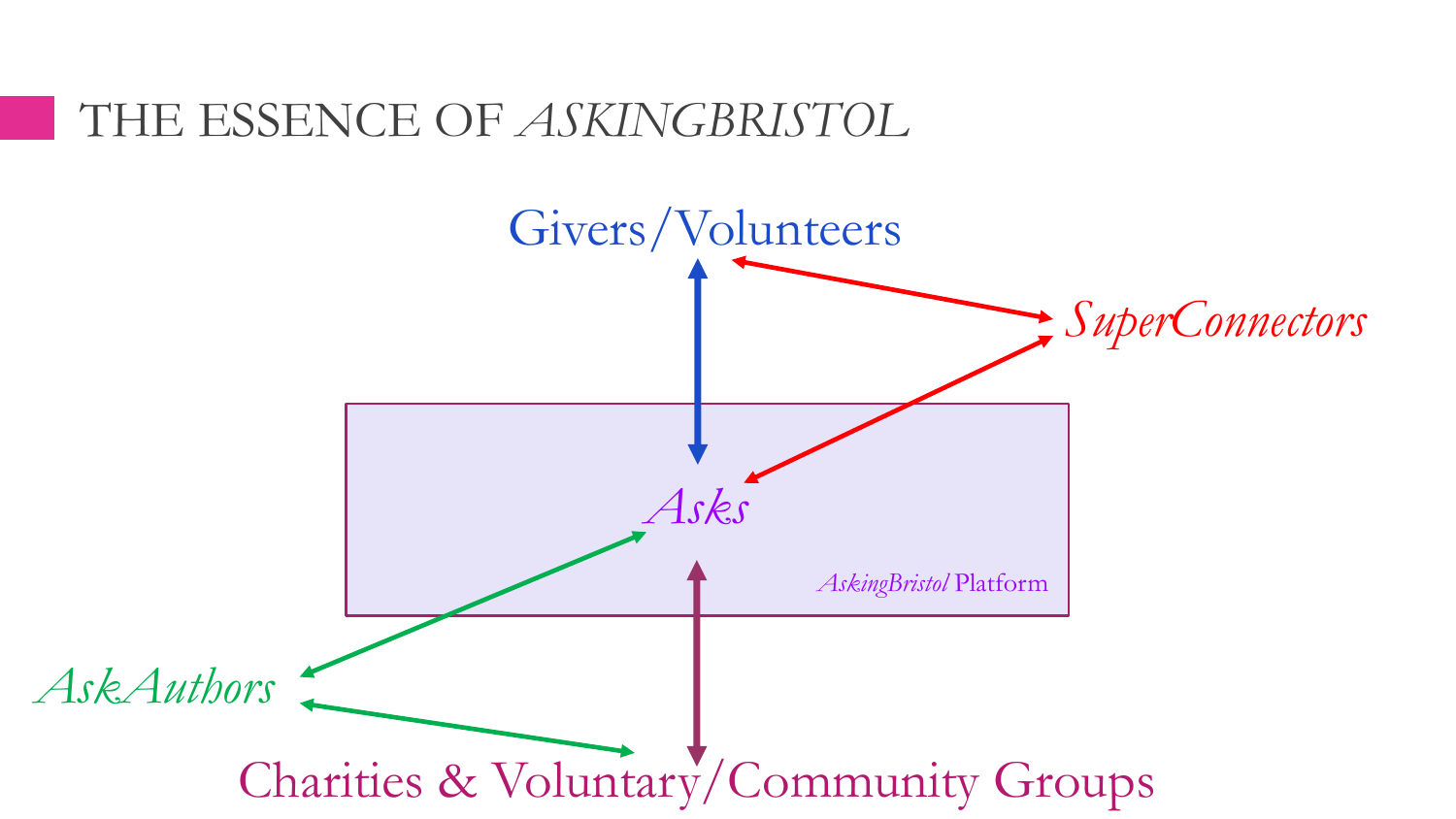

**This is Research. Do an experiment (problem statement, hypotheses, …)** 1.

**Recruit some charities & voluntary/community groups of different types** 2.

**Recruit some AskAuthors (varied)** 3.

> **Build a simple platform** 4.

> > **Collect asks and place on the platform** 5.

> > > **Target SuperConnectors who could creates matches**  $\overline{O}$ .

> > > > **Each successful match is a story** 7.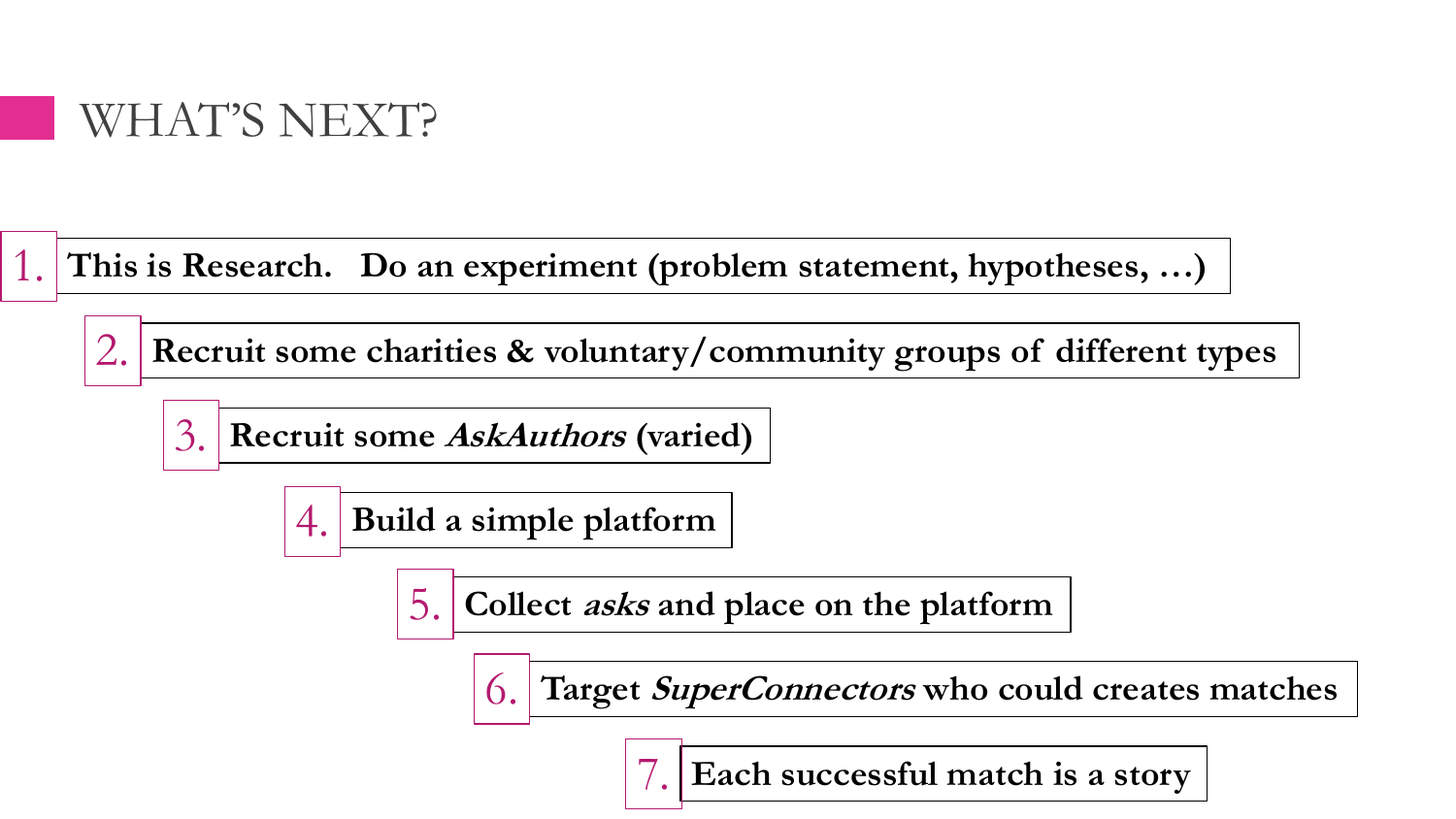## HOW BIG IS THE EXPERIMENT?

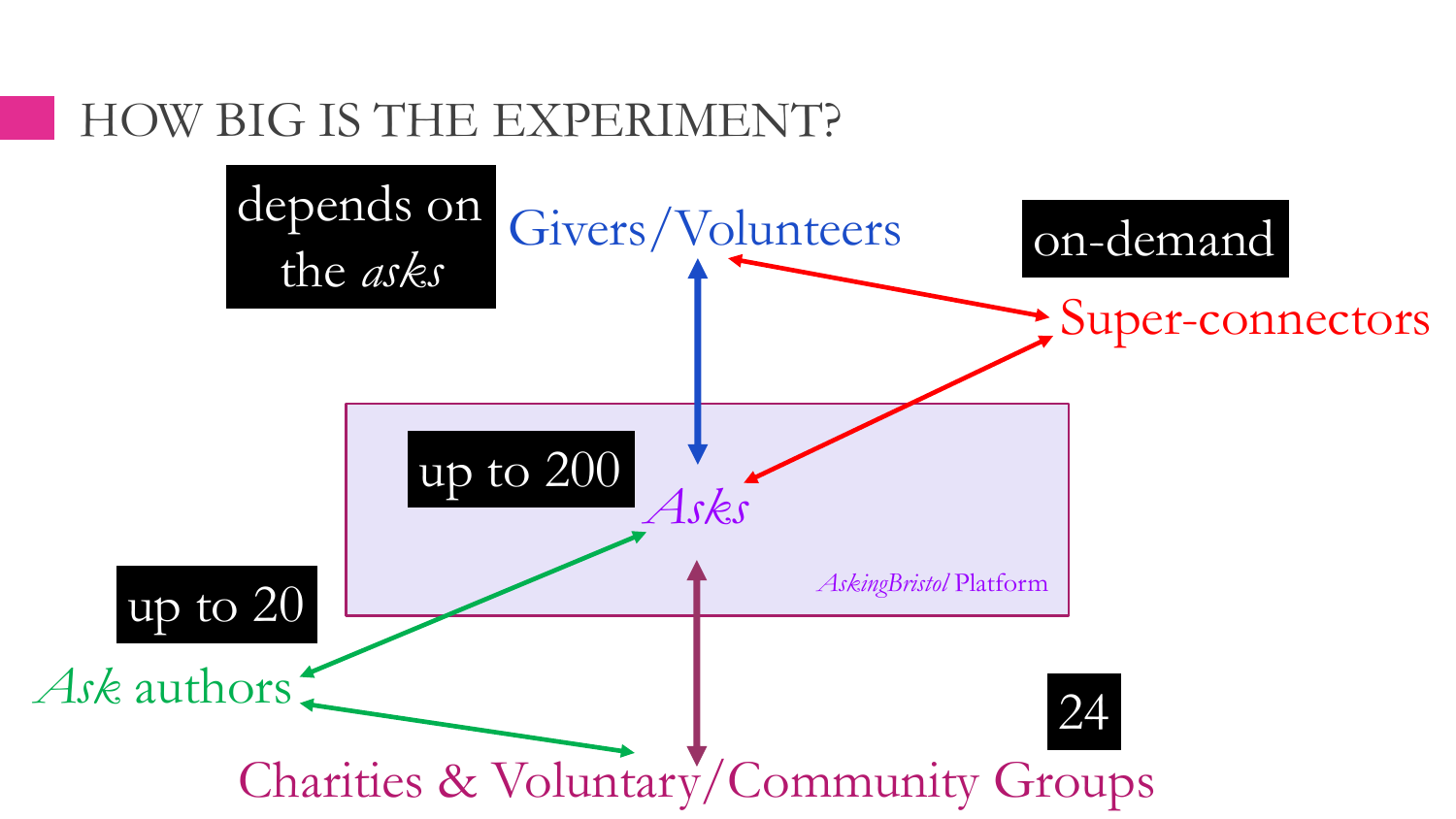## ONE LESS-ABSTRACT SLIDE

- 50 new pairs for trainers for homeless men in a hostel in Easton (PPAAP)
- 20-25ft Christmas tree for planting (Ambition Lawrence Weston)
- Heated pie display cabinet (Redcatch Community Garden)
- Franchising advice legal (including IP) and commercial (C.H.E.E.S.E.)
- Donated bicycles for renovation at HMP Bristol (Life Cycle)
- Cherry picker loan for Christmas lights (Ambition Lawrence Weston)
- Theatrical props (Unique Voice)
- Car park gravel (Bristol Sea Cadets)
- Video editing training (Gympanzees)
- Corporate tax rebate advice on donations of computers by companies (Digilocal)
- Venue for Curry N Conversation lunches & workshops (PPAAP)
- New cardboard boxes (North West Bristol Food Bank)
- Money to buy a bike hanger (Life Cycle)
- Help in producing promo videos (Walking Tennis)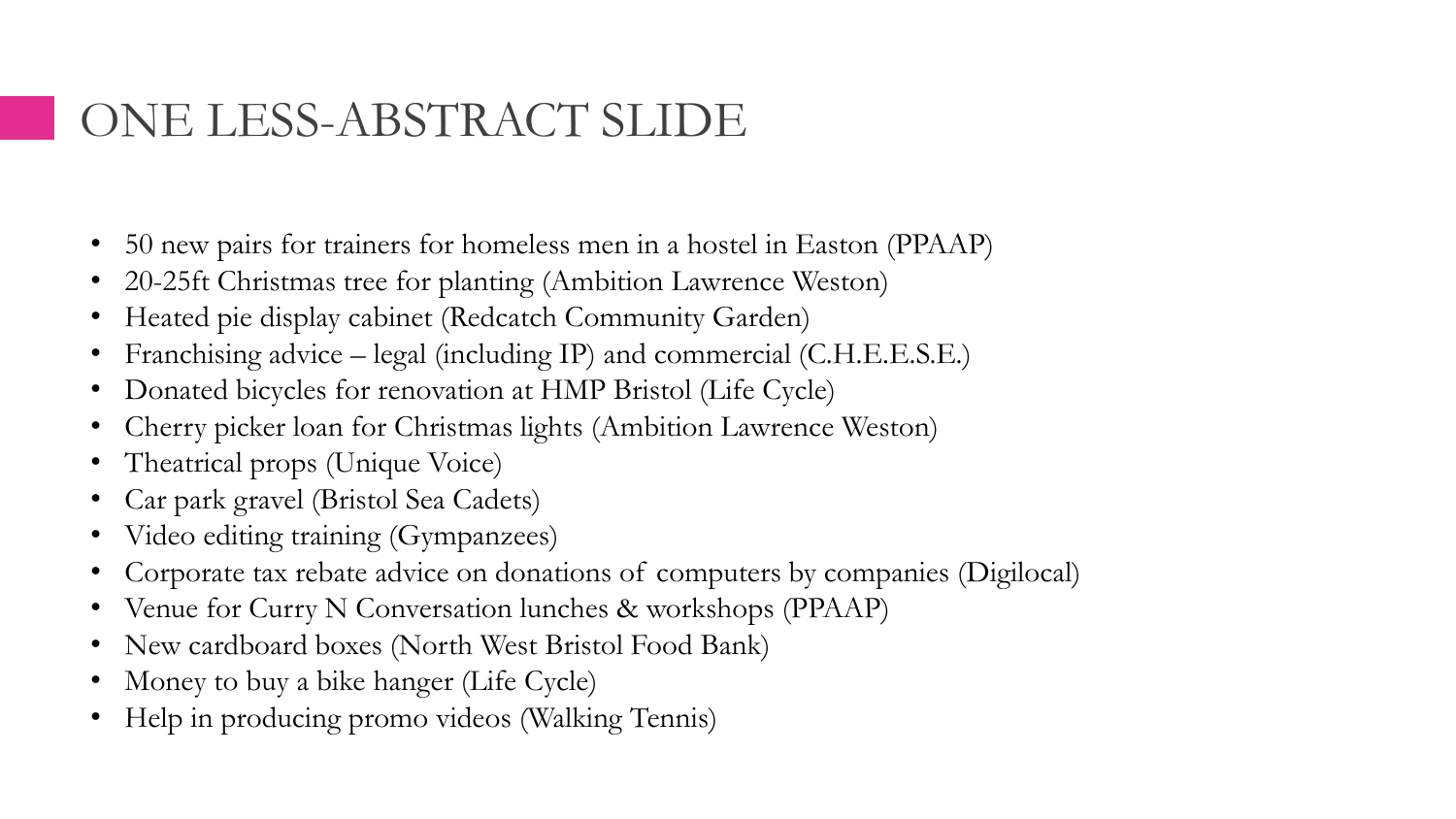### AN OBSERVATION

Many of these *asks* seem quite small but they are transformational for those charities.

There are thousands of volunteers in these groups in Bristol working their hardest to help the vulnerable and less-advantaged in our City

Often they don't know how or where to ask. As well-connected people we can easily help them.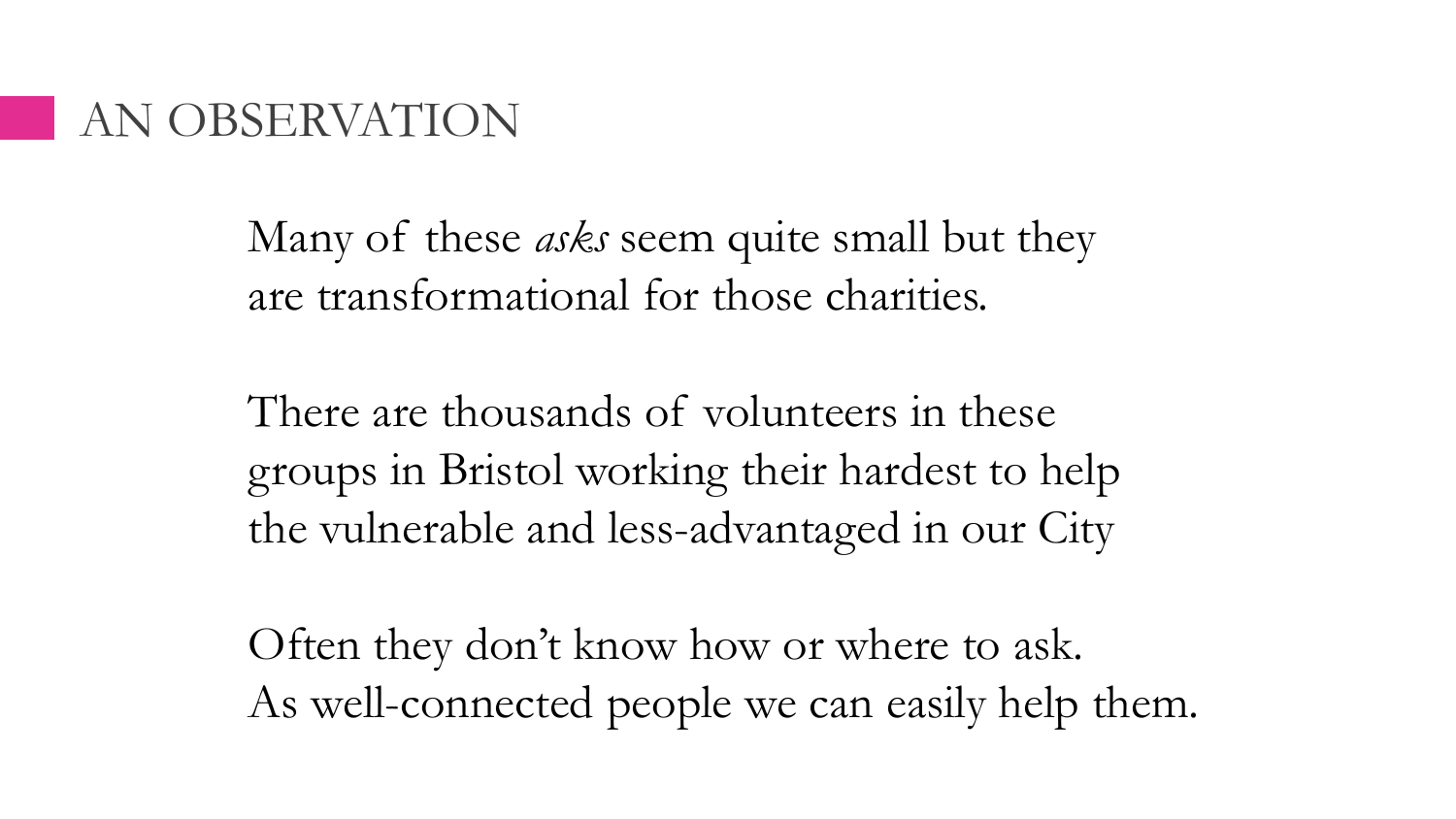## BRISTOL IS A VILLAGE



Final assertion: everyone here belongs to multiple overlapping communities. You all have tens/hundreds of friends/acquaintances in this City. This is what makes Bristol *Superconnected*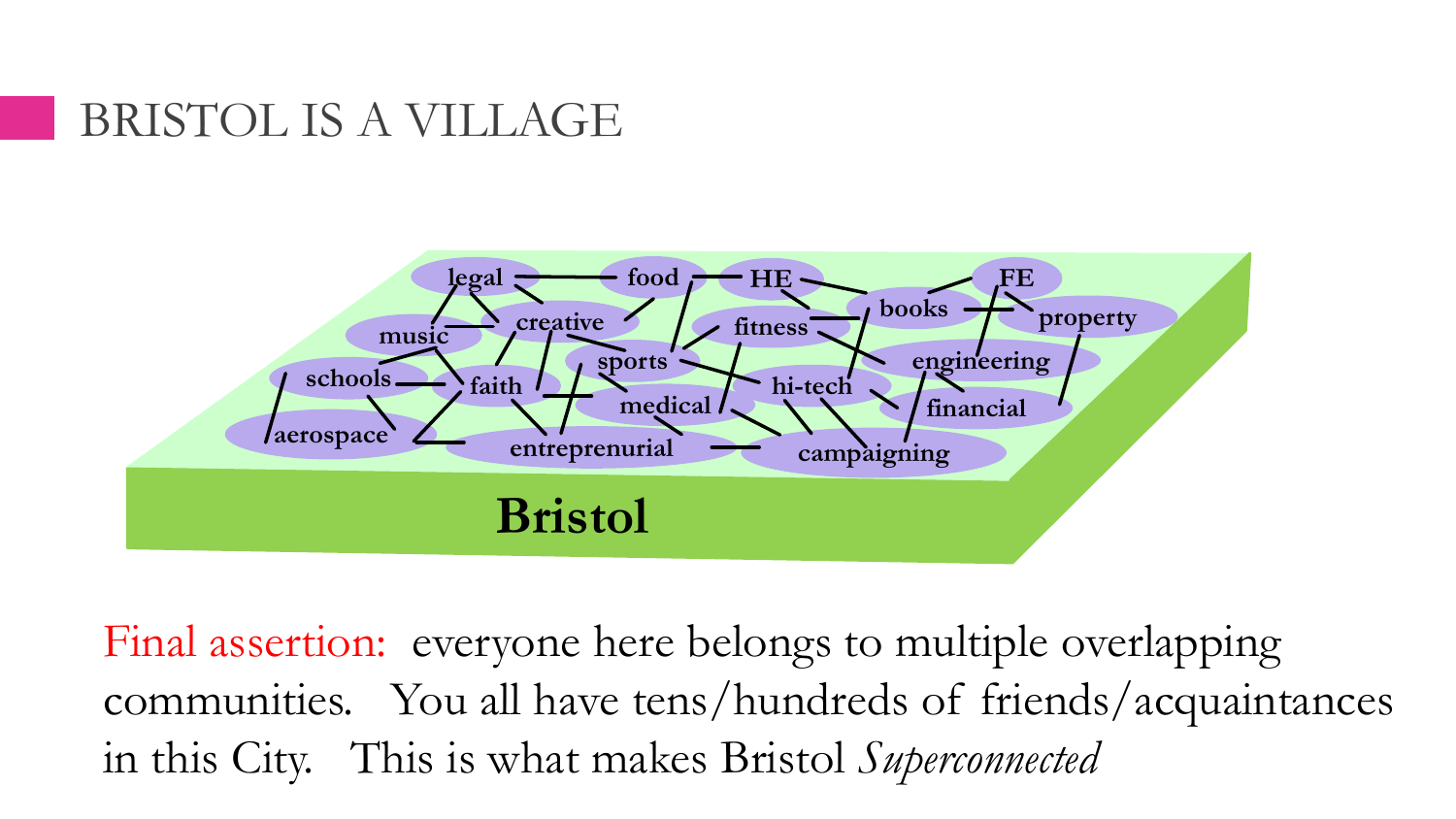#### *SUPERCONNECTED HYPERCONNECTED*